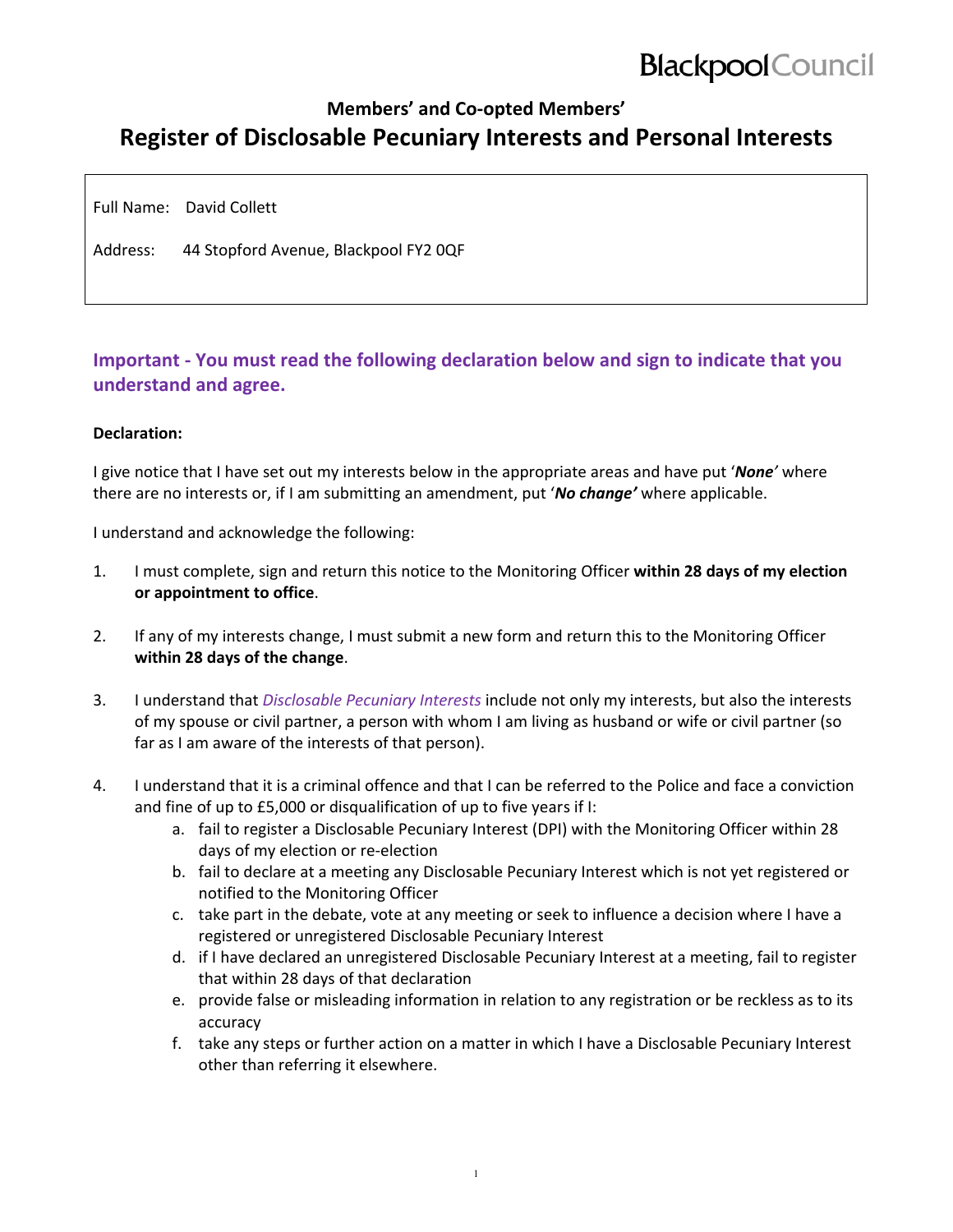- 5. I understand that the *Personal Interests* registered should also be declared at meetings and that these would become *Prejudicial Interests* in certain circumstances and that failure to declare these can result in a referral to the Monitoring Officer as a breach of the Code of Conduct.
- 6. I understand that I must, **within 28 days of receiving any gift or hospitality in my capacity as a Member, with an estimated value £25 or more,** provide written notification by completing the 'Registration of gifts and hospitality' form and returning it to the Monitoring Officer.
- 7. I understand that any findings of non-disclosure within the prescribed time limits will result in a referral to the Monitoring Officer for further action and if it relates to a Disclosable Pecuniary Interest, can result in a referral to the Police.
- 8. If I feel I have an interest which, if disclosed on a public register, could lead to myself or a person connected to me being subject to violence or intimidation, then I must disclose this as a sensitive interest to the Monitoring Officer.
- 9. I recognise that I have a legal duty to complete this form and that I must not:
	- omit any information which ought to be given in this notice
	- provide information that is materially false or misleading
	- fail to update this information as my circumstances change.

| Signature | D Collett |
|-----------|-----------|
| Date      | 07/05/19  |

Please return forms to:

The Monitoring Officer c/o Democratic Governance Blackpool Council PO Box 4 Blackpool FY1 1NA

| Received by:         |          |  |
|----------------------|----------|--|
| Monitoring Officer's | LA Hurst |  |

| <b>Monitoring Officer's</b> | L A Hurst |
|-----------------------------|-----------|
| signature (or Deputy)       |           |
| Date                        | 07/05/19  |
|                             |           |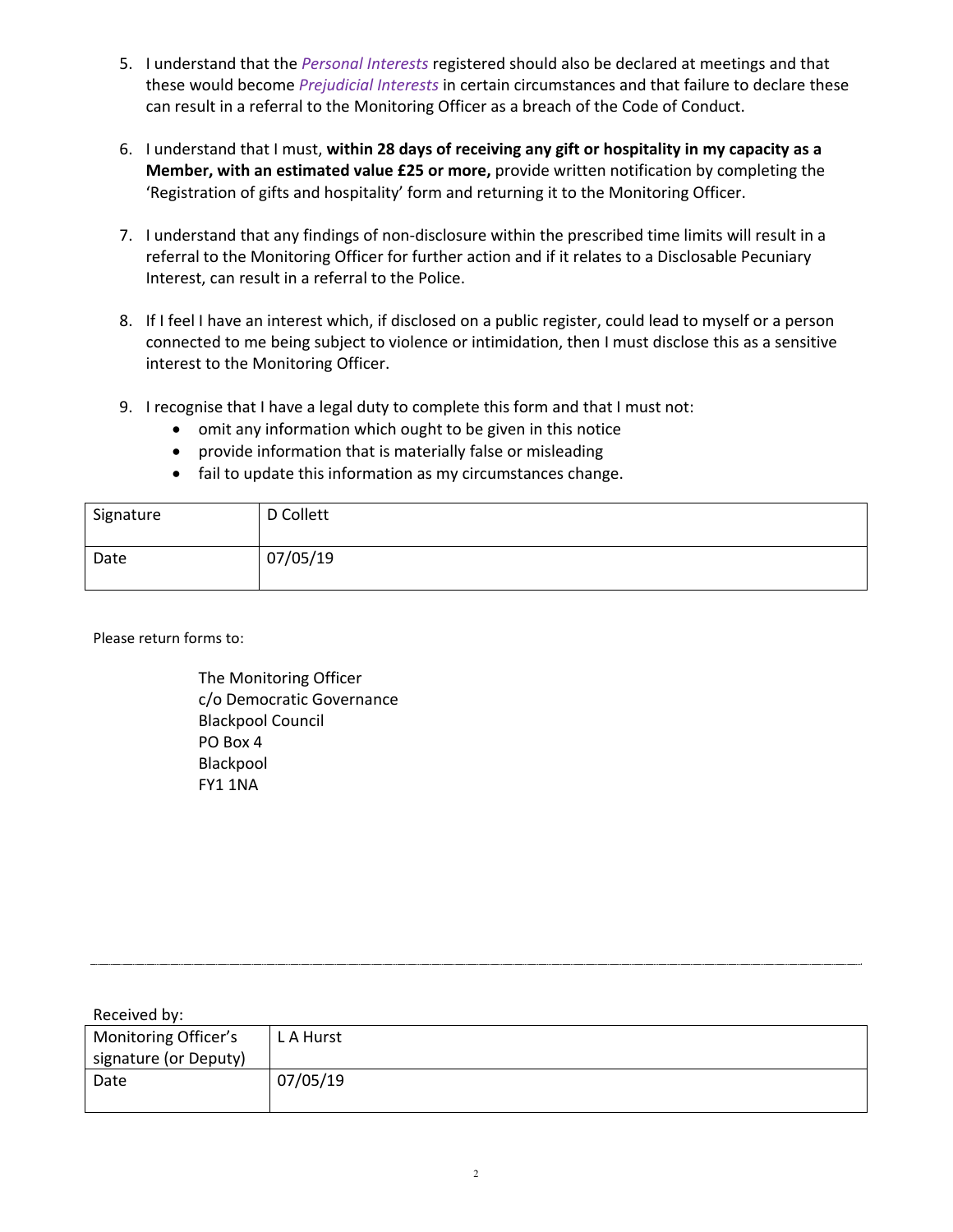## Amendment Record

| Amendment(s)                                  | Marked 1* | <b>Date</b> |
|-----------------------------------------------|-----------|-------------|
| Signature                                     | D Collett | 08/02/2021  |
| Monitoring Officer's<br>Signature (or Deputy) | L A Hurst | 15/02/2021  |
| Amendment(s)                                  | Marked 2* | <b>Date</b> |
| Signature                                     |           |             |
| Monitoring Officer's<br>Signature (or Deputy) |           |             |
| Amendment(s)                                  | Marked 3* | <b>Date</b> |
| Signature                                     |           |             |
| Monitoring Officer's                          |           |             |
| Signature (or Deputy)                         |           |             |
| Amendment(s)                                  | Marked 4* | <b>Date</b> |
| Signature                                     |           |             |
| Monitoring Officer's<br>Signature (or Deputy) |           |             |

Notes:

- Please retain one copy for your own records and send the original to the Monitoring Officer
- Your current register of interests can be viewed in the 'Your Councillors' area on the Council's website at www.blackpool.gov.uk/Your-Council/Your-councillors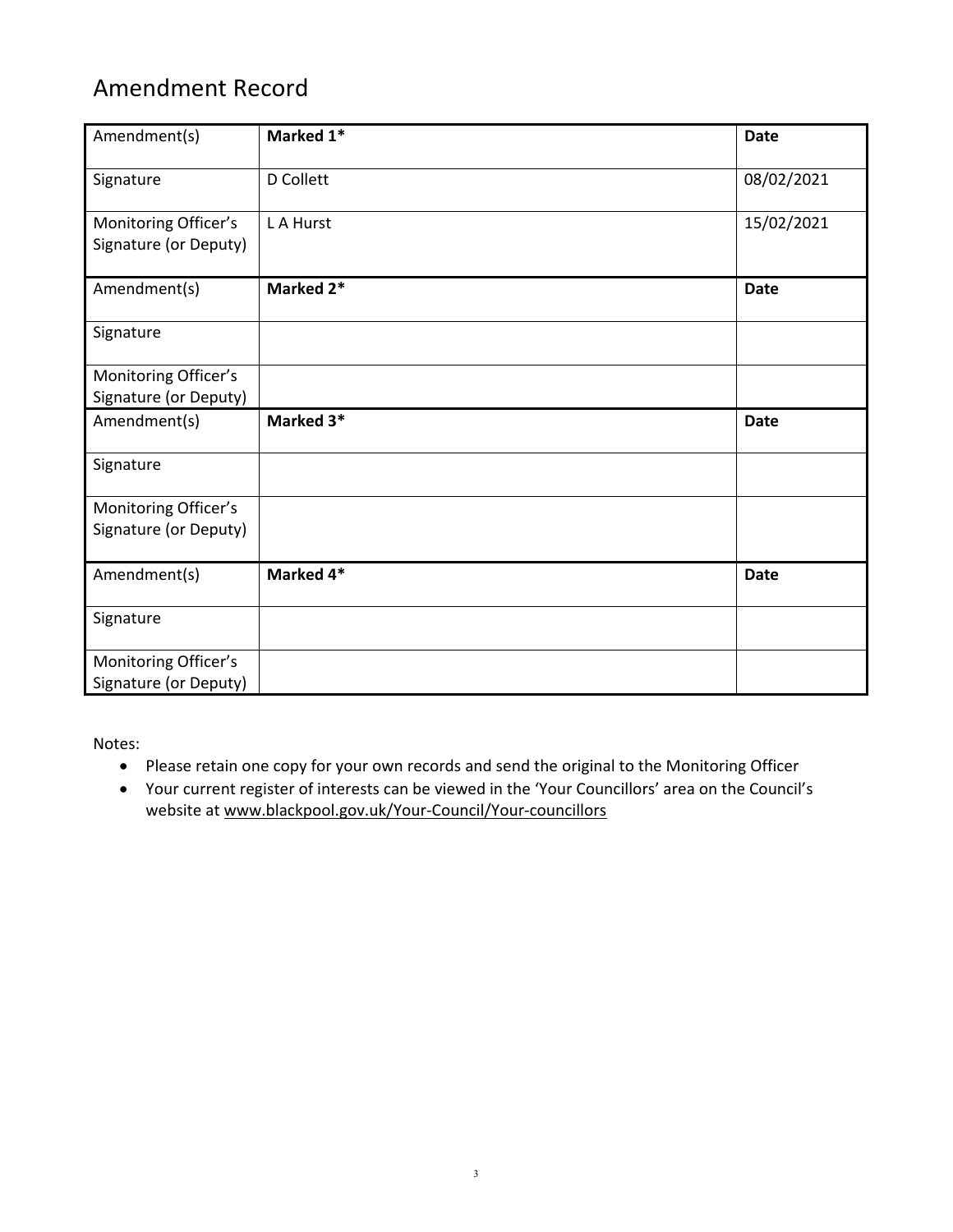### **Part 1: Disclosable Pecuniary Interests**

- Please answer all parts of this form. You must enter information in each area or put 'none' if you do not have an interest or 'no change' as appropriate if you are submitting the form to amend your interests.
- **A separate guidance note is included at the end, which you should read when completing the form.**

| Disclosable pecuniary interest                                                                                                                                                                                                                                                                                                                                                                                                                               | You                                                                                                                                          | Your spouse or civil partner, a person with<br>whom you are living with as husband or<br>wife, or a person with whom you are<br>living as if they were a civil partner |
|--------------------------------------------------------------------------------------------------------------------------------------------------------------------------------------------------------------------------------------------------------------------------------------------------------------------------------------------------------------------------------------------------------------------------------------------------------------|----------------------------------------------------------------------------------------------------------------------------------------------|------------------------------------------------------------------------------------------------------------------------------------------------------------------------|
| a) Employment, office, trade, profession or vocation<br>Any employment, office, trade, profession or vocation<br>carried on for profit or gain.                                                                                                                                                                                                                                                                                                              | Ward E (Haematology) Blackpool Teaching<br><b>Hospital Ward Manager *1</b><br>Trainee ACP, Oncology<br><b>Blackpool Teaching Hospital *1</b> | Team Leader, Vue Cinema, Cleveleys                                                                                                                                     |
| b) Sponsorship<br>Any payment or provision of any other financial benefit<br>(other than from the relevant authority) made or provided<br>within the relevant period in respect of any expenses<br>incurred by you in carrying out duties as a member, or<br>towards your election expenses.<br>This includes any payment or financial benefit from a trade<br>union within the meaning of the Trade Union and Labour<br>Relations (Consolidation) Act 1992. | <b>Blackpool Labour (expenses)</b>                                                                                                           | None                                                                                                                                                                   |
| c) Contracts<br>Any contract which is made between the relevant person<br>(or a body in which the relevant person has a beneficial<br>interest) and the relevant authority<br>under which goods or services are to be provided or<br>$\mathbf{I}$ .<br>works are to be executed; and<br>which has not been fully discharged.<br>ii.                                                                                                                          | None                                                                                                                                         | None                                                                                                                                                                   |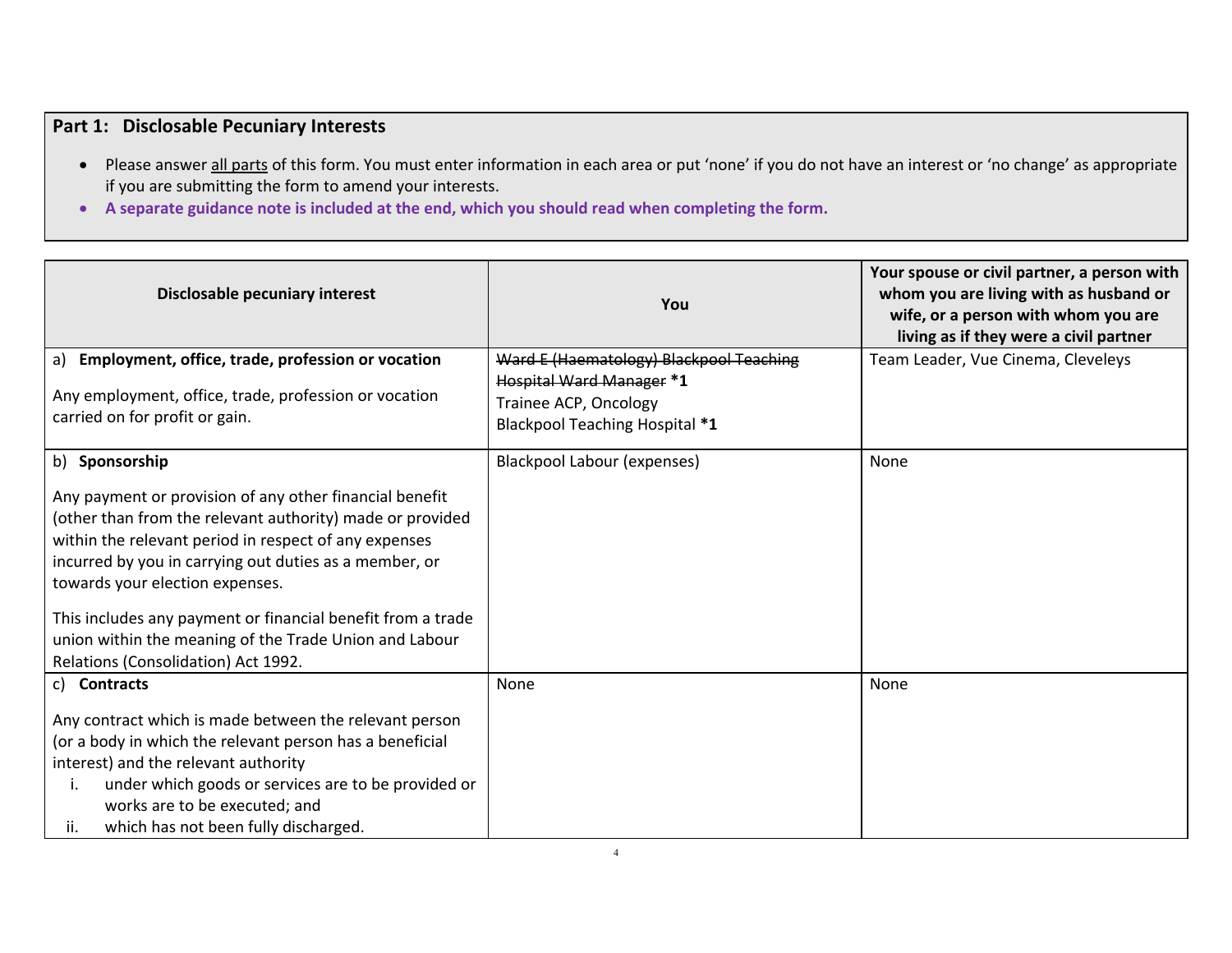| Disclosable pecuniary interest                                                                                                                                                                                                                                                                                                                                                                                                                                                                                                                                                                                   | You                                    | Your spouse or civil partner, a person with<br>whom you are living with as husband or<br>wife, or a person with whom you are<br>living as if they were a civil partner |
|------------------------------------------------------------------------------------------------------------------------------------------------------------------------------------------------------------------------------------------------------------------------------------------------------------------------------------------------------------------------------------------------------------------------------------------------------------------------------------------------------------------------------------------------------------------------------------------------------------------|----------------------------------------|------------------------------------------------------------------------------------------------------------------------------------------------------------------------|
| d) Land                                                                                                                                                                                                                                                                                                                                                                                                                                                                                                                                                                                                          | 44 Stopford Avenue, Blackpool, FY2 OQF | 44 Stopford Avenue, Blackpool, FY2 OQF                                                                                                                                 |
| Any beneficial interest in land which is within the area of<br>the relevant authority.                                                                                                                                                                                                                                                                                                                                                                                                                                                                                                                           |                                        |                                                                                                                                                                        |
| e) Licences                                                                                                                                                                                                                                                                                                                                                                                                                                                                                                                                                                                                      | None                                   | None                                                                                                                                                                   |
| Any licence (alone or jointly with others) to occupy land in<br>the area of the relevant authority for a month or longer.                                                                                                                                                                                                                                                                                                                                                                                                                                                                                        |                                        |                                                                                                                                                                        |
| f)<br><b>Corporate tenancies</b>                                                                                                                                                                                                                                                                                                                                                                                                                                                                                                                                                                                 | None                                   | None                                                                                                                                                                   |
| Any tenancy where (to your knowledge)<br>the landlord is the relevant authority; and<br>i.<br>ii.<br>the tenant is a body in which the relevant person<br>has a beneficial interest.                                                                                                                                                                                                                                                                                                                                                                                                                             |                                        |                                                                                                                                                                        |
| <b>Securities</b><br>g)                                                                                                                                                                                                                                                                                                                                                                                                                                                                                                                                                                                          | None                                   | None                                                                                                                                                                   |
| Any beneficial interest in securities of a body where<br>that body (to your knowledge) has a place of<br>i.<br>business or land in the area of the relevant<br>authority; and<br>either-<br>ii.<br>a. the total nominal value of the securities exceeds<br>£25,000 or one hundredth of the total issued<br>share capital of that body; or<br>if the share capital of that body is of more than<br>b.<br>one class, the total nominal value of the shares<br>of any one class in which the relevant person<br>has a beneficial interest exceeds one hundredth<br>of the total issued share capital of that class. |                                        |                                                                                                                                                                        |